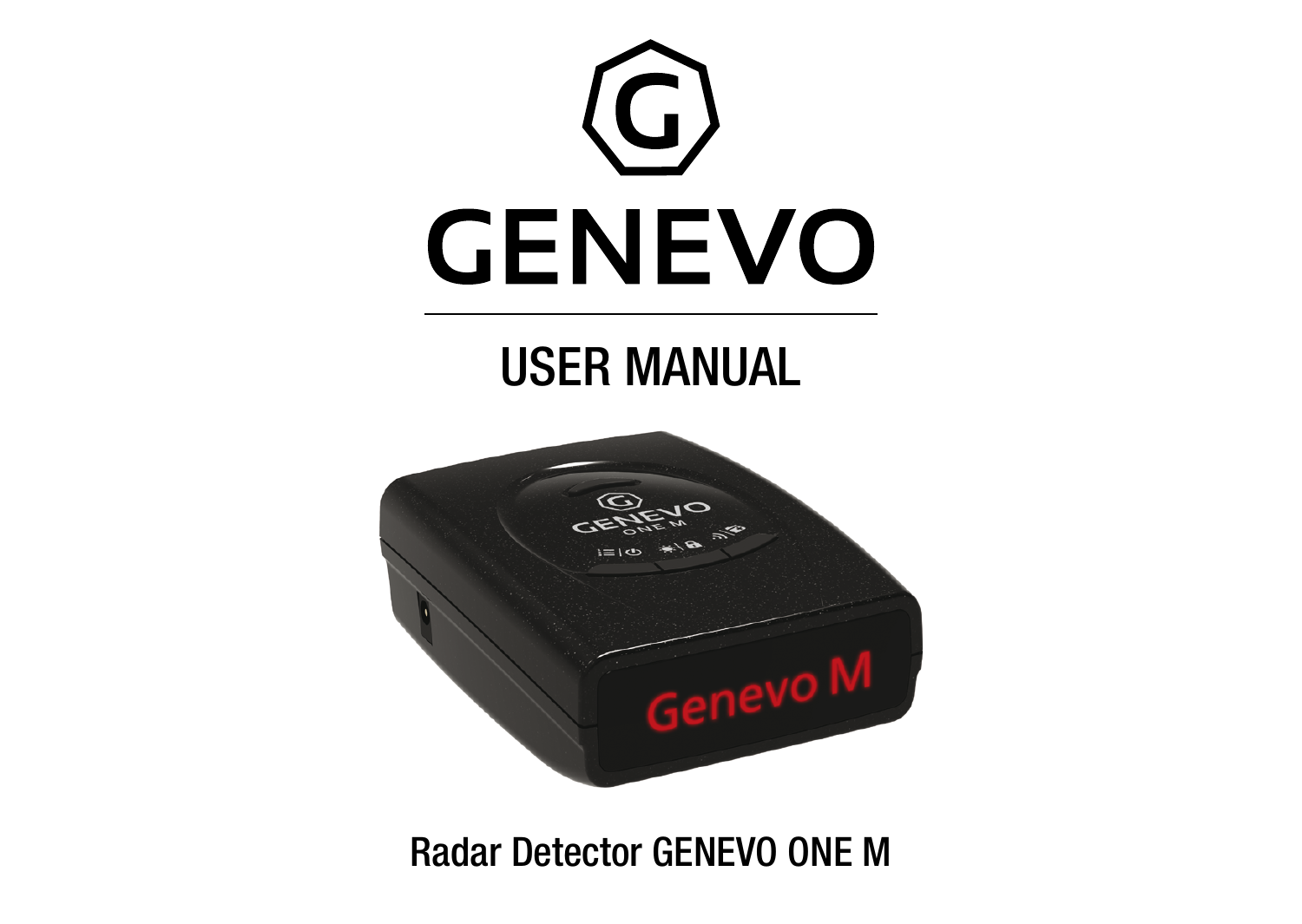# Congratulations on your purchase of world´s most intelligent radar and laser detector GENEVO ONE M.

#### Main functions of GENEVO ONE M

GENEVO ONE M is the most powerful detector from GENEVO family and is designed to protect the driver from speeding fines. GENEVO ONE M communicates with driver in English and its main functions are detection of microwave radars (K / Ka bands), laser guns, red light cameras and sectional speed cameras (using its own GPS database), MultaRadars CT/CD and radars Gatso RT3 and RT4.

#### Notifications:

Text warning and voice alert appears on GENEVO ONE M during radar alert. Strength of the signal and beeps expresses the intensity of the received signal. Signal strength has ten levels. GPS alerts are reported by voice. For example "Speed Camera".

#### Control:

*1) Left button MENU / ON-OFF*

Short press: You will enter into setup menu.

During the signaling radar you will mute the volume. The next alarm will be reported again in the standard volume. Long press: Turn ON / OFF GENEVO ONE M.

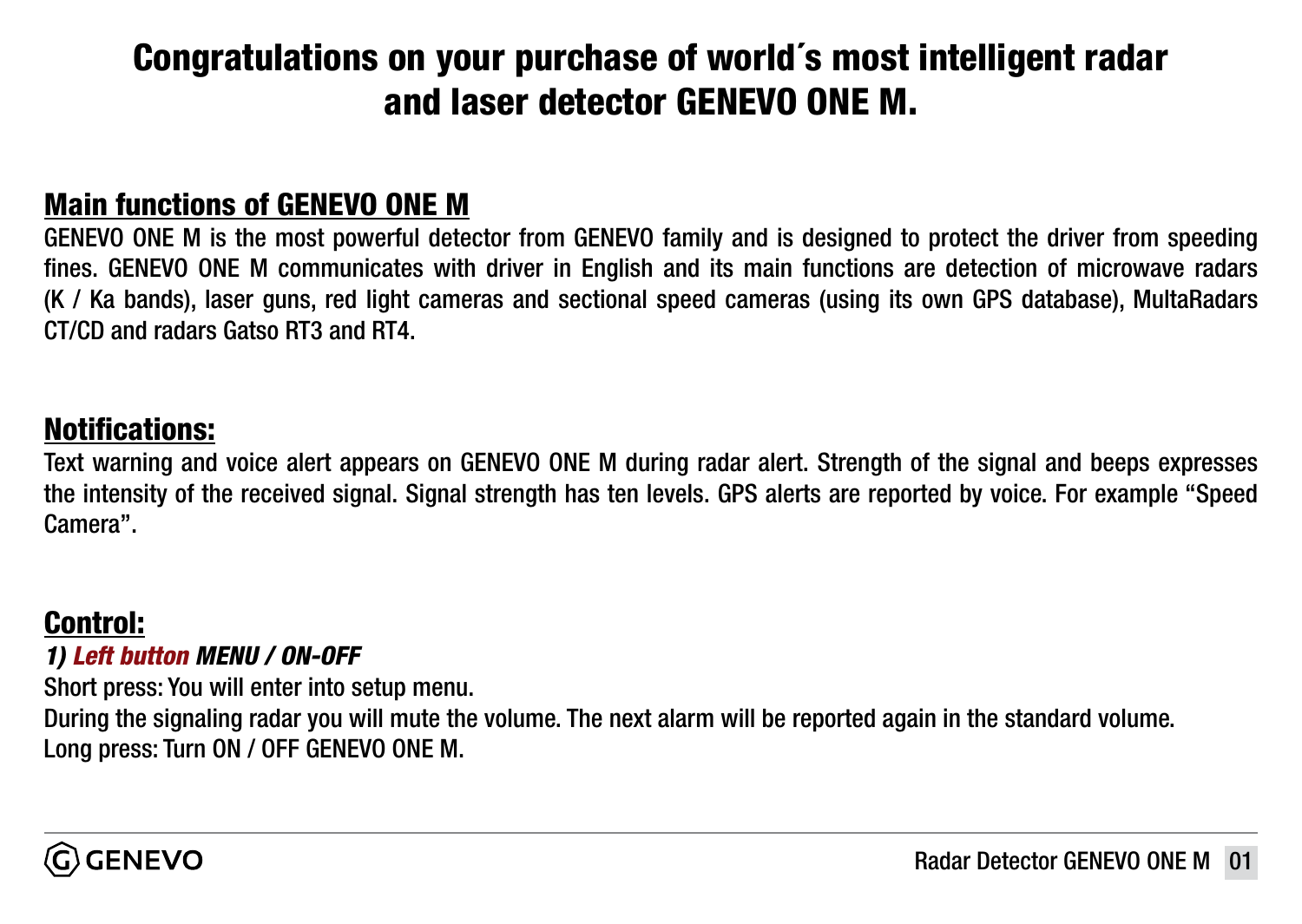#### *2) Middle button BRIGHTNESS / ALERT SUPPRESSION*

Short press: You can change the brightness of the display - Bright  $\rightarrow$  Dim  $\rightarrow$  Smart Dark  $\rightarrow$  Full Dark.

Long Press: If you hold it during an alert you will mark the place of false radar reporting so at a given point detector during the next passage will be suppressed. If you suppress a false alert, detector will not detect radars in radius of about 150 meters. Hold button during the "suppressed" radar alert and this listing will be canceled. After next passage radar alert will be signaled acoustically.

#### *3) Right button SENSITIVITY / ADD YOUR OWN GPS POINT*

Short press: You can scroll between Highway / City / Auto City modes. In City or Auto City modes the sensitivity of K / Ka bands can be reduced according to user preference.

Long Press: Add / Remove your own GPS point.

#### *4) Buttons on the right side + / -*

Short press: Changing volume of the detector.

#### Menu:

Press *Left button* for enter into menu.

Press *Left button* to go from one category to the next.

Press VOLUME *+* or *–* (on the right side of detector) to change your setting *within a category*.

To complete this change, simply wait a few seconds without pressing a button. The unit will display "Setting Completed" to confirm your selection. Alternatively, you can get out of the menu by pressing the *Right button*.

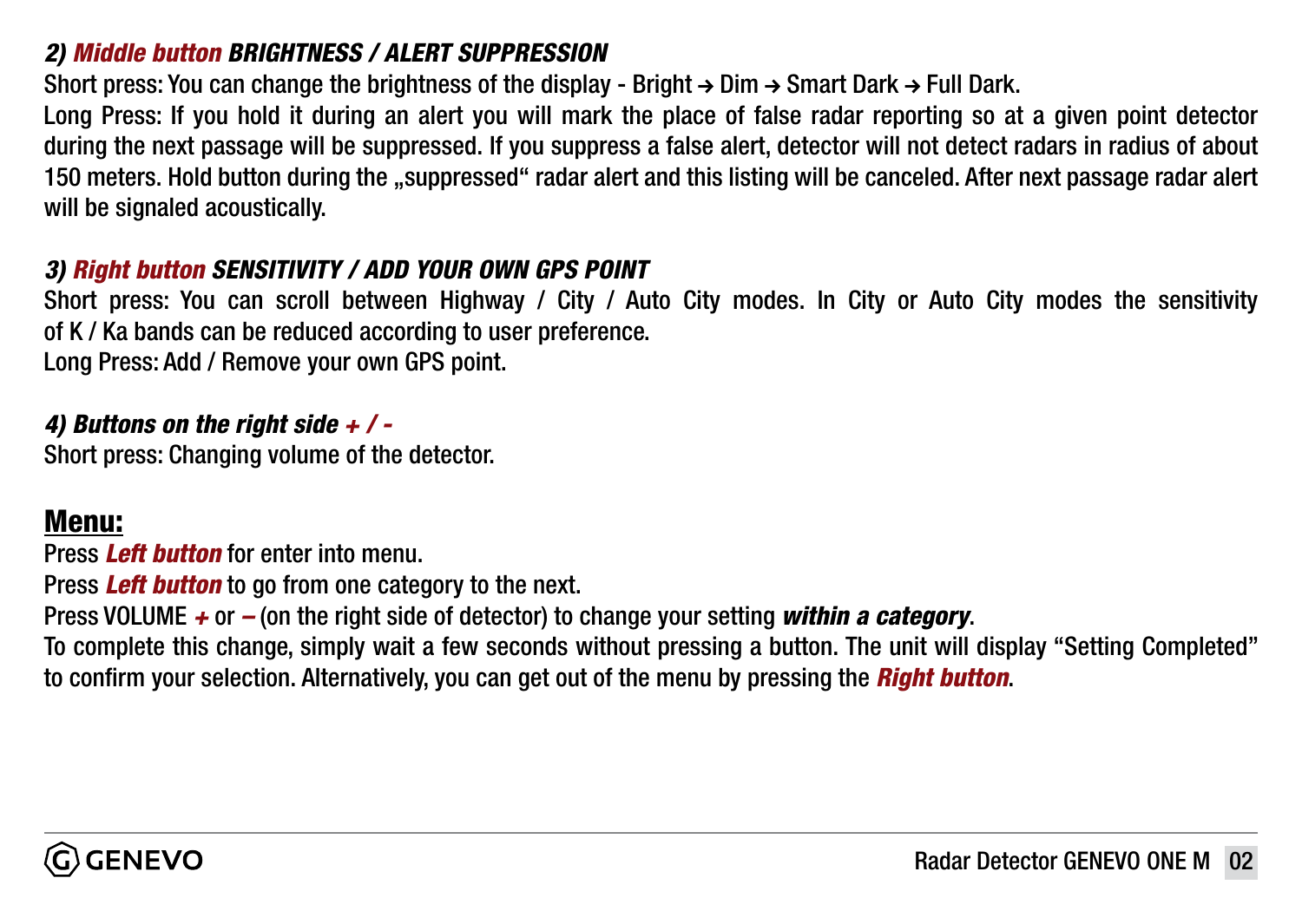# Items in the menu are as follows:

*(recommended settings are highlighted)*

#### Sensitivity: *Highway* / City / Auto City

Setting the speed in Auto City (item is present only if the sensitivity is set to Auto City): Through *Middle button* you are selecting between speeds for editing (left number indicates the speed below which the detector will not respond to alerts. Right number indicates the speed below which the detector will detect alerts like in City mode). *+ / -* buttons on the right side of the detector change the specific speed. When detector is set up to "20 50" speed below 20 km/h on the radar will not respond. In the velocity range 20-50 km/h will only respond to stronger radar signals. Maximum detector sensitivity on the radar starts from 50 km/h.

Setting values City and Auto City sensitivity (entry is present only if the detector sensitivity is set to other than Highway): Via *Middle button* you can select radar band for editing. To change the signal level which will respond to radar signals use *+ / -*. The level of suppression can be selected in the range 0-9. For example, when setting is K2 and Ka2 the level of detection in all bands are slightly decreased.

*Display Mode: Speed/Time, Speed/Voltage, Voltage, Time, Speed, Speed/Compass*

*Alert type: Voice first / Beep first / No voice - Allows you to set if you want to be alerted first via voice alert or beeping sound.*

*Auto Mute: On / Off: If it´s activated, after two seconds of ongoing alert the volume will be reduced.*

*The minimum speed for signaling radar: Off, 10 km/h, 20 km/h, 30 km/h ........... 130 km/h*

*K-Band: Wide / Narrow / Instant On / Off (In countries, where police use K band radars, it is recommend to use K Narrow setting)*

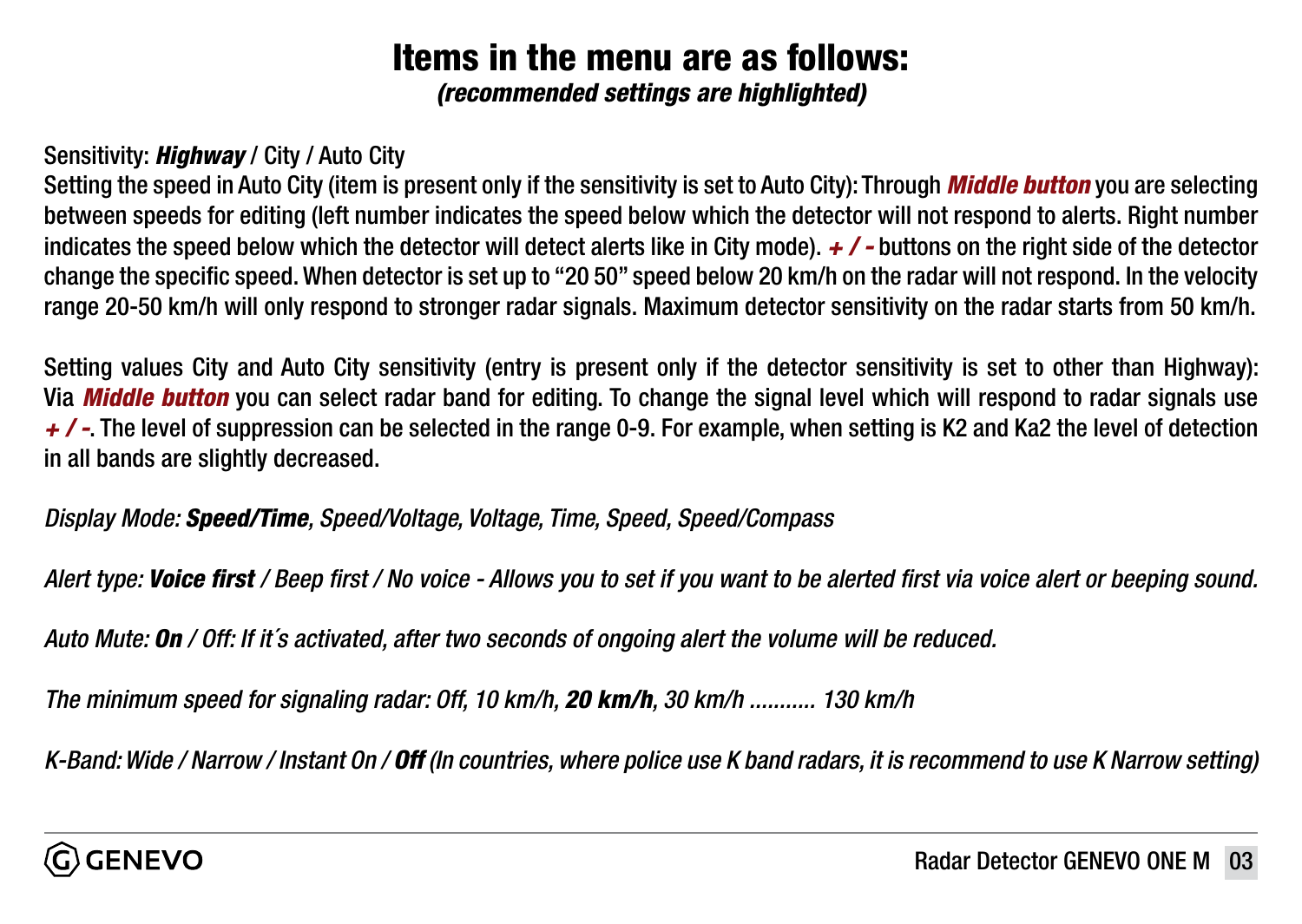*K Filter: Off / Low / High - Filtering false alerts from blind spots and ACC. (When K Filter is activated, pulsed radars such as Iskra are not detected)*

*Ka-Band: Wide / Narrow / Off*

*Ka 34.0: On / Off (if you are sure that police in your region does not use this band, then Off)*

*Ka 34.3: On / Off (if you are sure that police in your region does not use this band, then Off)*

*Ka 34.7: On / Off (if you are sure that police in your region does not use this band, then Off)*

*Ka 35.5: On / Off (if you are sure that police in your region does not use this band, then Off)*

*Ka Filter: Off / Normal / High - Filtering false alerts from blind spots and ACC. (When Ka Filter is activated, detection distance on Ka band radars is slightly reduced. We recommend using "Normal" which is very good in sensitivity/false alerts immunity ratio.)*

*Laser: On / Off* 

*MR CT: Wide / Narrow / Off - These radars are being used in countries SR, A, PL, NL, ES, P, LT. We recommend to use "Narrow" settings in these countries. In any other country we recommend to leave the function "Off".*

*MR CD: On / Off*

*Gatso RT3: On / Off*

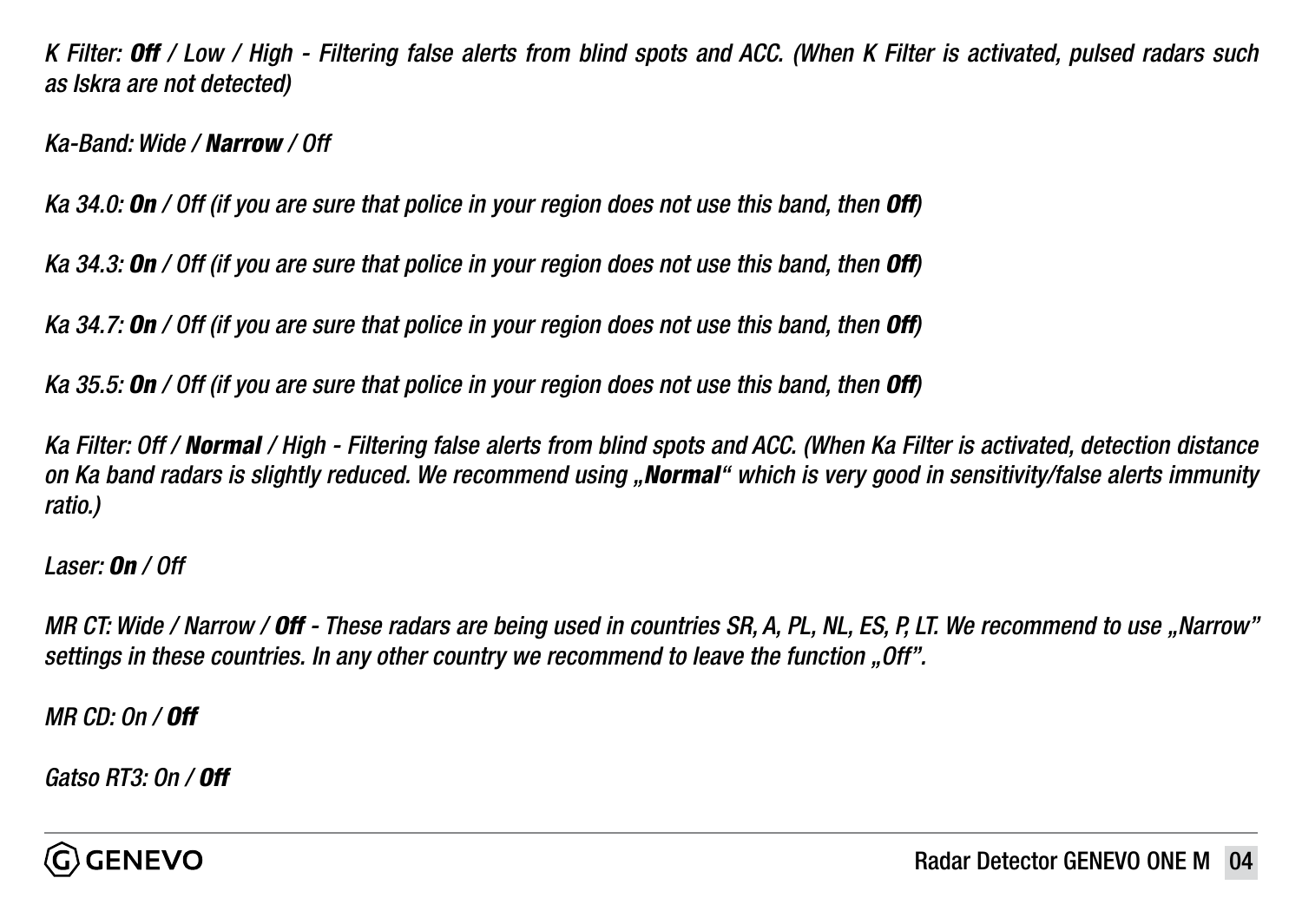#### *Gatso RT4: On / Off*

*MR Filter: Off / Low / High - Filtering false alerts from blind spots and ACC. (When MR Filter is activated, detection distance on MR band radars is slightly reduced. We recommend using "Low" which is very good in sensitivity/false alerts immunity ratio.)*

*Startup sound: On / Off*

*GPS connect announce: On / Off*

*GPS detection by database type: Via Middle button you can select the type of GPS points. For editing use + / -. You can turn on and off particular type of point.* 

*GPS warning distance: Normal (approx. 250 m) / Farther (approx. 375 m) / Farthest (approx. 500 m)*

*Unit: English (mph) / Metrics (km/h)*

*Set local time: You can change time zone via + / -*

*Language: English / Deutsch / Czech*

*Factory reset: For reset press Middle button.* 

*Delete all user points: For deleting all user points press Middle button.*

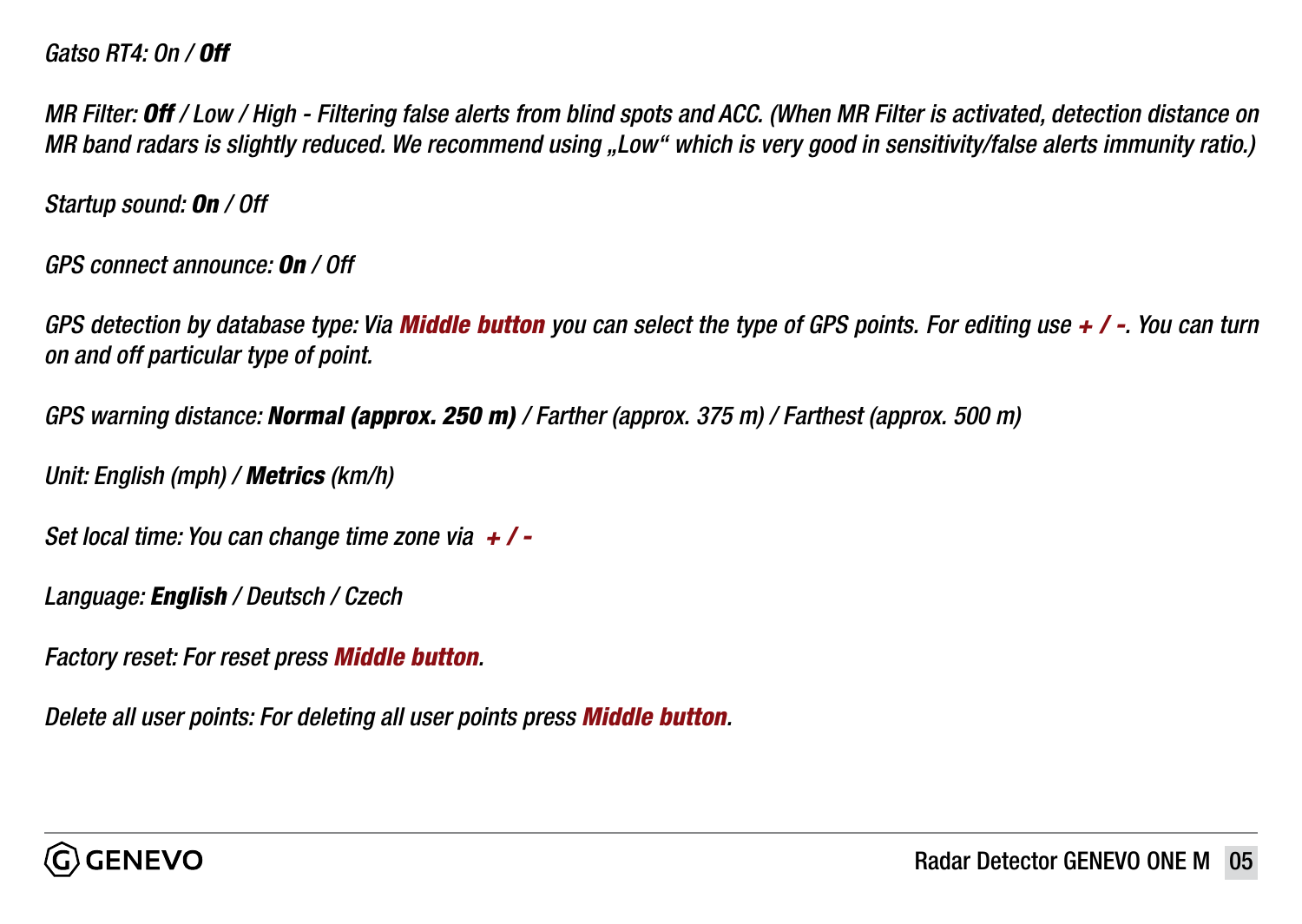## SpeedMeter Option:

This function is intended for the legalization of the detector when used in countries where radar detectors are prohibited. The detector stops alerting to radars and lasers. Nothing but your current speed will appear on the display and all radar and laser detection settings will disappear from the menu. When entering the menu, you will be notified of deactivated functions. To activate the SpeedMeter, you must have the detector turned on, press and hold the *Middle button* and *Right button* together (on the top of the detector) for five seconds. Then the display will show SpeedMeter ON and the detection functions of the radar and laser are completely deactivated. To reactivate your detector again, unplug it from the power source, hold the **Right button** and  $. +$ " **button** and then plug it into the power source. You need to hold the buttons for approximately 8 seconds. After 8 seconds display will show (SpeedMeter OFF). Now you have a fully working detector again.

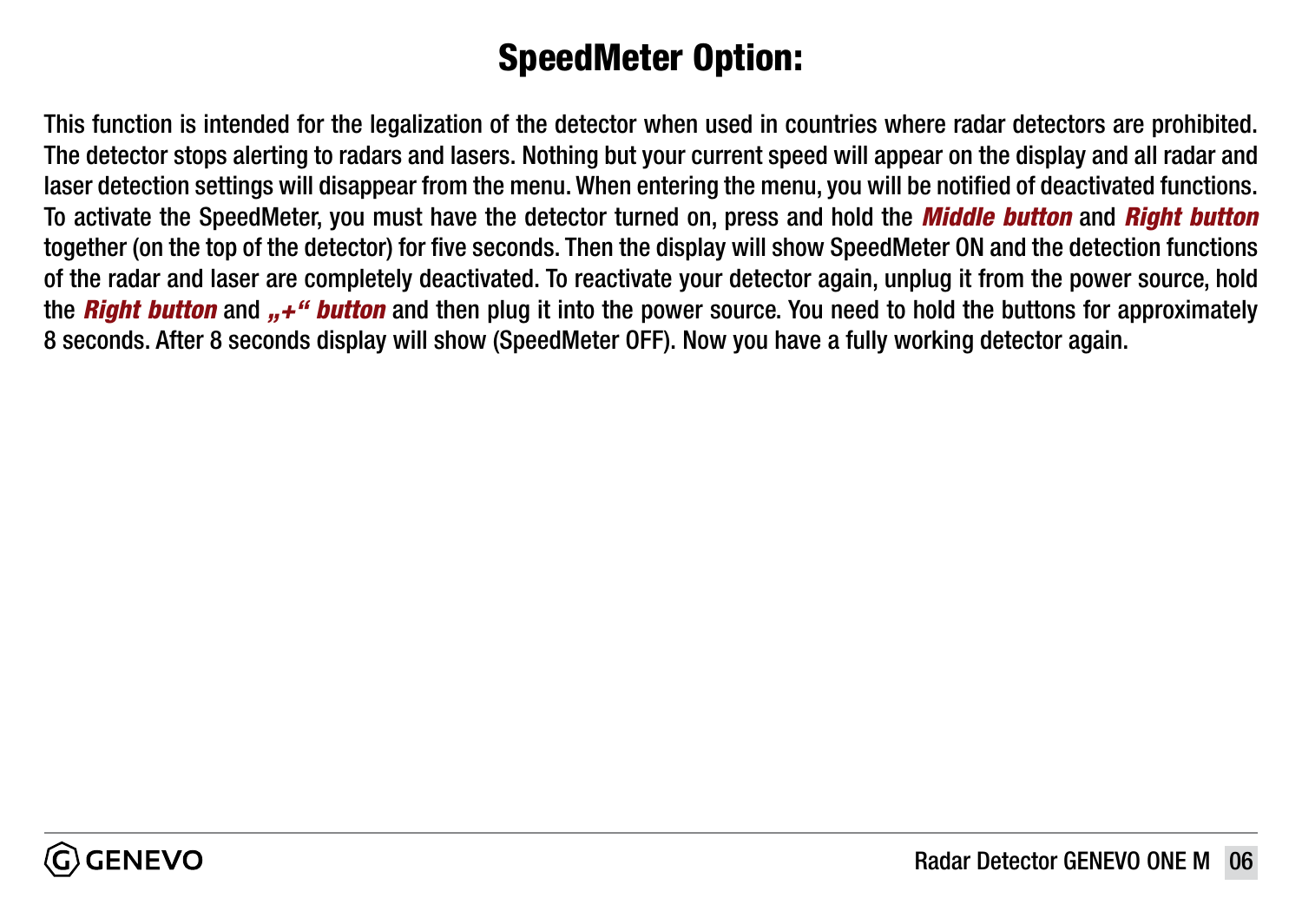# Operating frequency:

GPS: SiRF STAR IV Ka narrow: 34.0 GHz, 34.3 GHz, 34.7 GHz, 35.5 GHz (±120 MHz) Ka wide: 33.4 GHz – 36.0 GHz **K narrow:** 24.125 GHz  $(\pm 70 \text{ MHz})$ **K** wide:  $24.125$  GHz ( $\pm 150$  MHz) MultaRadar CD/CT, Gatso RT3, Gatso RT4 Laser: 904 nm

### Technical parameters:

**Operating temperature:**  $-20$  to  $+85$  °C **Storage temperature:**  $-20$  to  $+85$  °C Operating voltage: 11 – 24 V DC Energy consumption: 250 mA normal, 330 mA

Power input: 3.96 W Connector polarity: Positive Power supply fuse: F2A/250V

 max (12 V) Dimensions: 62 \* 92 \* 34 mm

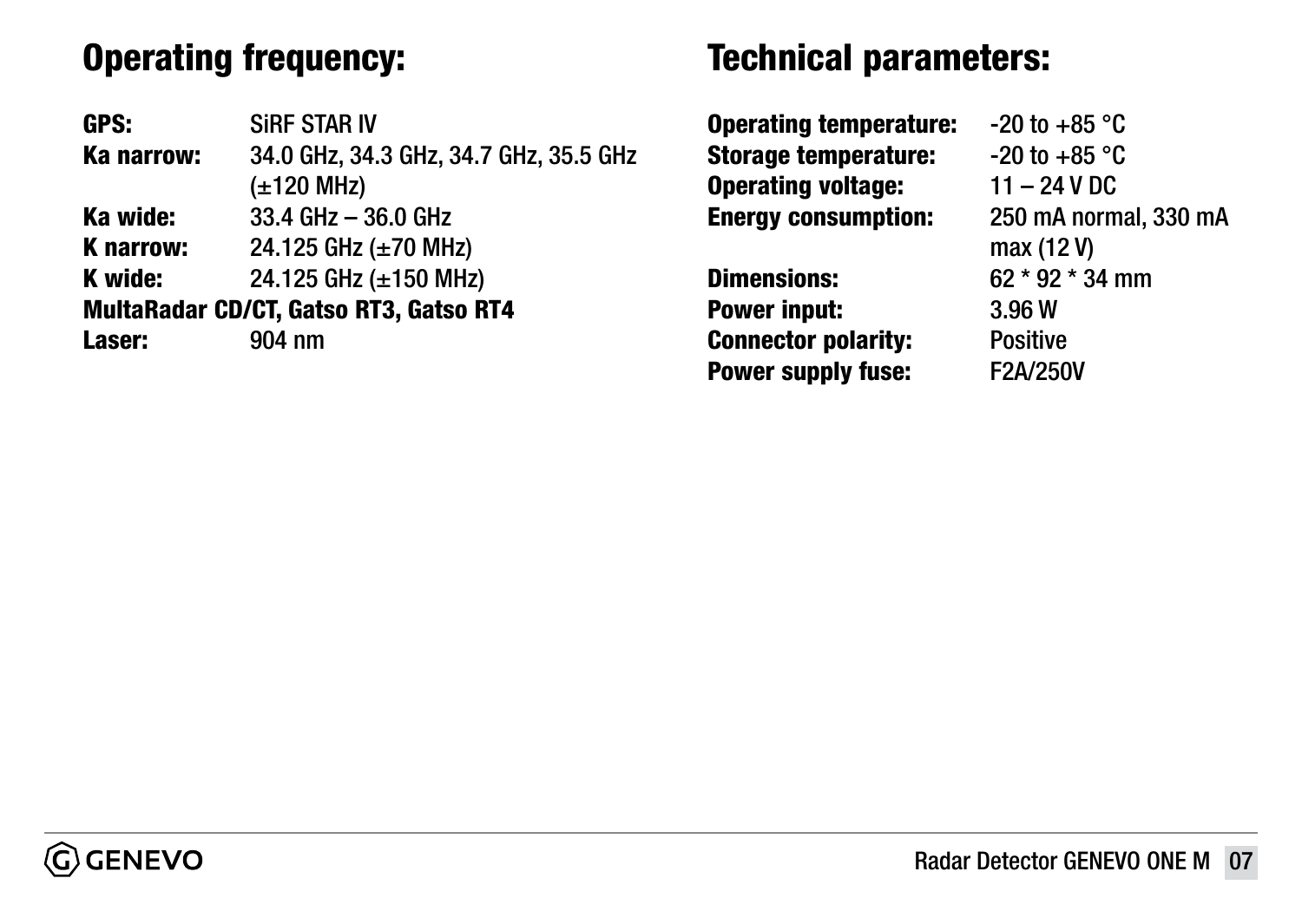## Declaration of Conformity:

The manufacturer, GENEVO s.r.o., hereby declares that GENEVO ONE M equipment complies with the essential requirements and other relevant provisions of Directive 2014/53/EU. The full Declaration of Conformity can be downloaded here: *[www.genevo.com/en/ce-one-m.pdf](http://www.genevo.com/en/ce-one-m.pdf)*

### Database Updates:

Database update is recommended monthly. Download of the new database is performed according to the instructions *[www.genevo.com/en/updates](https://www.genevo.com/en/updates-support/)* while at *[www.genevo.com/en/updates-subscription](https://www.genevo.com/en/updates-subscription/)* you can register and receive notifications of new and updated database to your email.

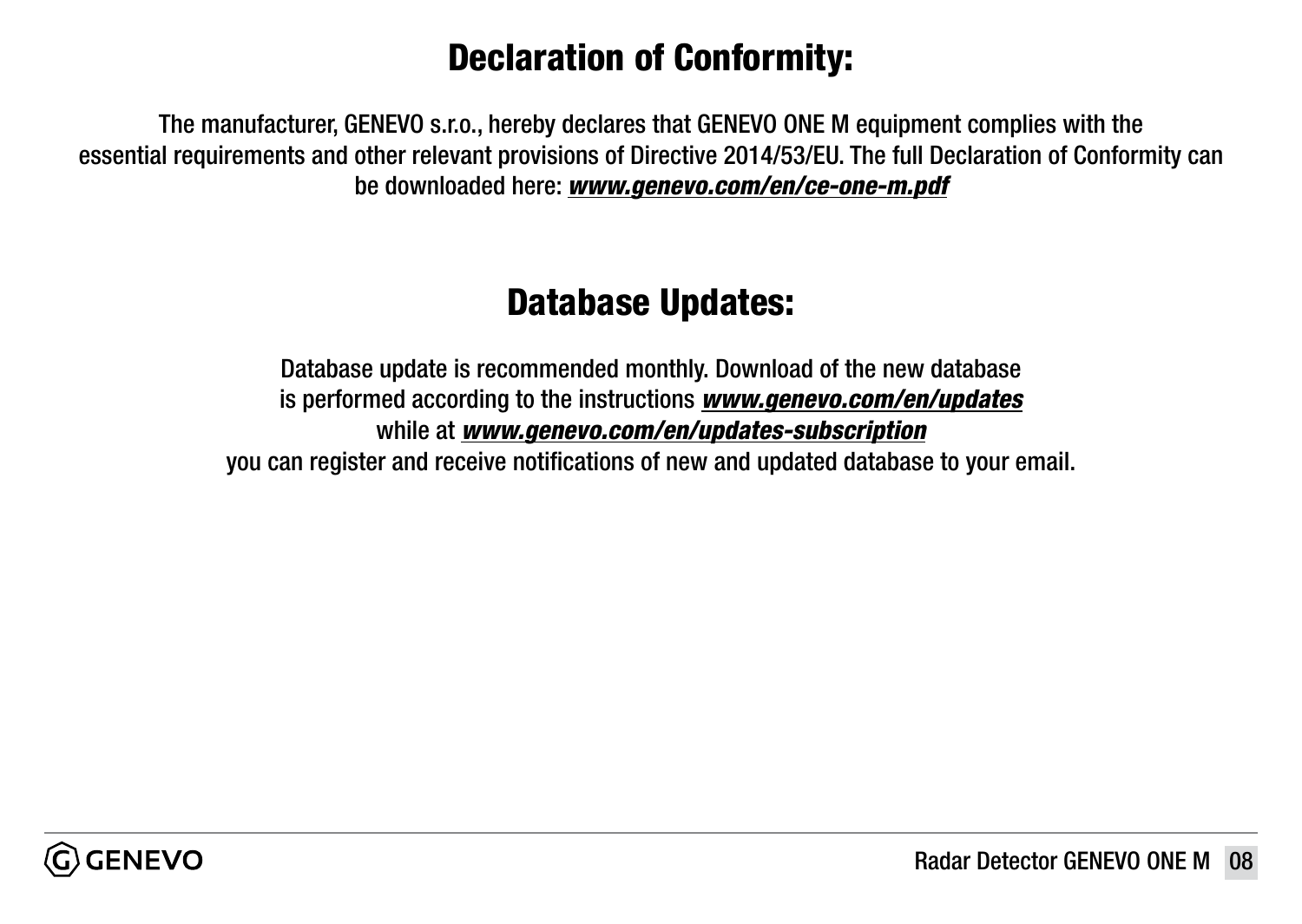### Safety Instructions

We recommend that you install the p roduct using the included bracket with suction cups on the windshield so that it does not obstruct your view. Alternatively, the product can be placed in another location provided it is securely fastened to prevent the device from moving by itself. The location must have good GPS signal reception. The device must be powered using the supplied 12 V cable (to be plugged into a 12 V plug in the vehicle) with a jack type connector to be connected to the appropriately marked plug on the device.

### Additional Information

Restrictions on placing in service or applicable requirements for permission to use: Country: AT, BG, CY, DE, DK, EE, ES, FI, FR, GR, IR, ITA, LT, LU, LV, MT, NL, PL, PT, SE, SK.

Requirements: Please check your legislation before use.

Please note: The product may only be used for the purposes specified in this manual. Never use damaged equipment. If you wish to discard electrical and electronic equipment, please contact your dealer or supplier for further information.